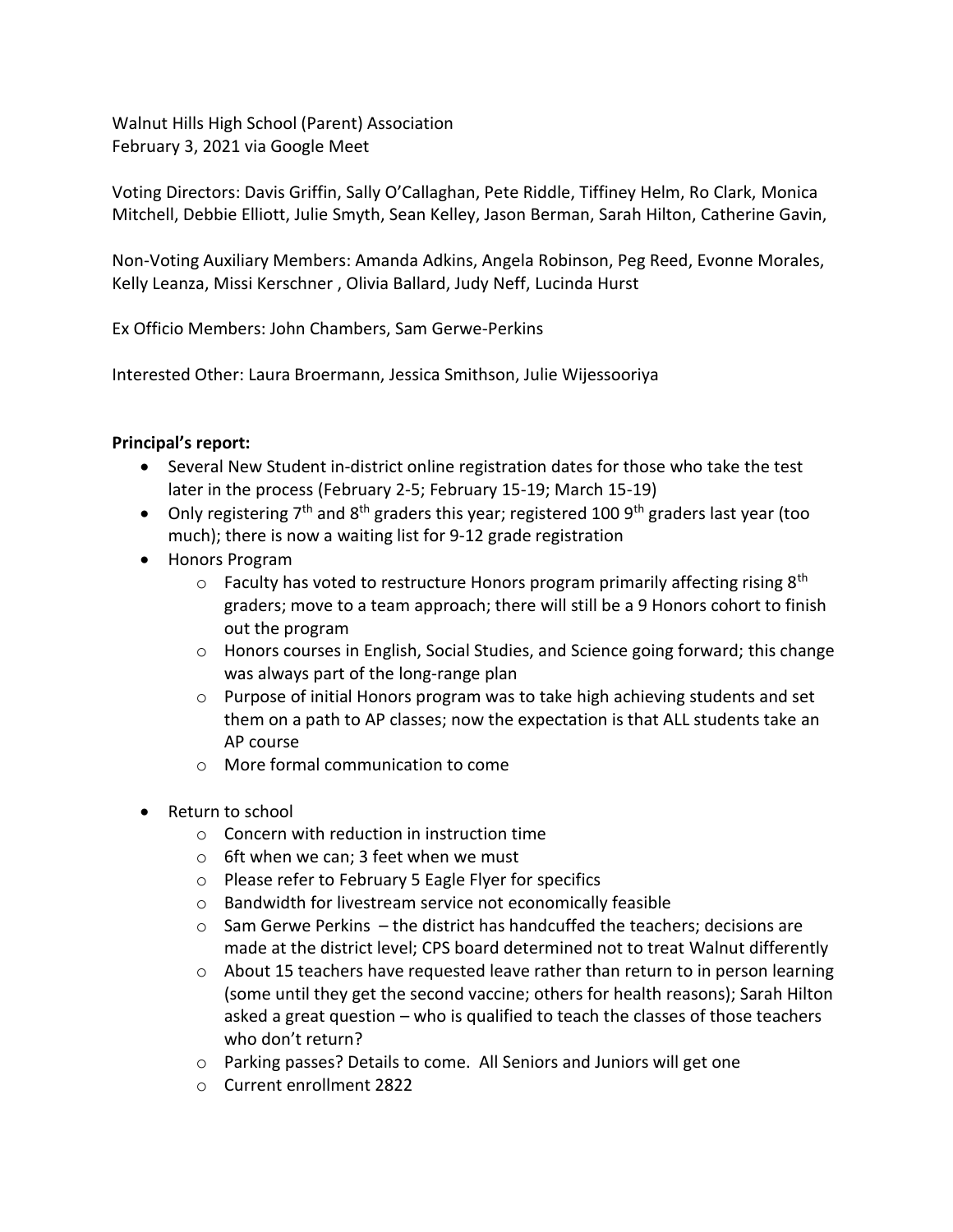- o Amanda asked "what is the language to contact District leadership?"; John recommended talking about LOSS OF INSTRUCTION
- $\circ$  Sarah Hilton said that (her daughter) Kate was interviewed by Madeline Mitchell [\(memitchell@cincinna.gannett.com\)](mailto:memitchell@cincinna.gannett.com) at *The Enquirer* about instruction time to do an educational piece on Walnut and the reduction of instructional time
- $\circ$  Sam GP said the school/teachers can't speak to the press, but students can
- o John is truly concerned about loss of instructional time
- o Attendance is actually better year over year; especially 10-12 grade
- Walnut has lost about 60 kids; some of those kids enrolled in Walnut but maybe had no intention of actually attending Walnut (about 25 out of district who chose to stay in their district because it was offering in person instruction)

## **ILT:**

- Honors Program changes
	- $\circ$  ILT spent much time thinking about this; communication will be coming out soon
	- o Rational was more equity, more diversity; Davis asked how we're going to measure the data to see if this changed worked
	- $\circ$  How will 9<sup>th</sup> grade Honors differ from AA? Sam GP it's just a matter of the teaming (at least in the English department)
	- $\circ$  Science is really in support of this change because it opens up more options for science-focused students
	- o Will not be limited to "spots" but will be more fluid based on student population
- Other topics
	- o All students are still expected to take the AP exam(s)
	- $\circ$  Catherine stilled tapped for Cum Laude? Yes, students will be recognized for their hard work

# **Parent Equity Group (Judy Neff):**

- First meeting February 9 at 7:00 via Zoom; please join us; Amanda to send invitation to all Association board members
- Guest speaker Rosa Jason

# **12th Grade:**

• Amanda Adkins – "At least they have Nerf Wars"  $\odot$ 

### **Finance**

There is still money even without fundraisers as we have not distributed much yet